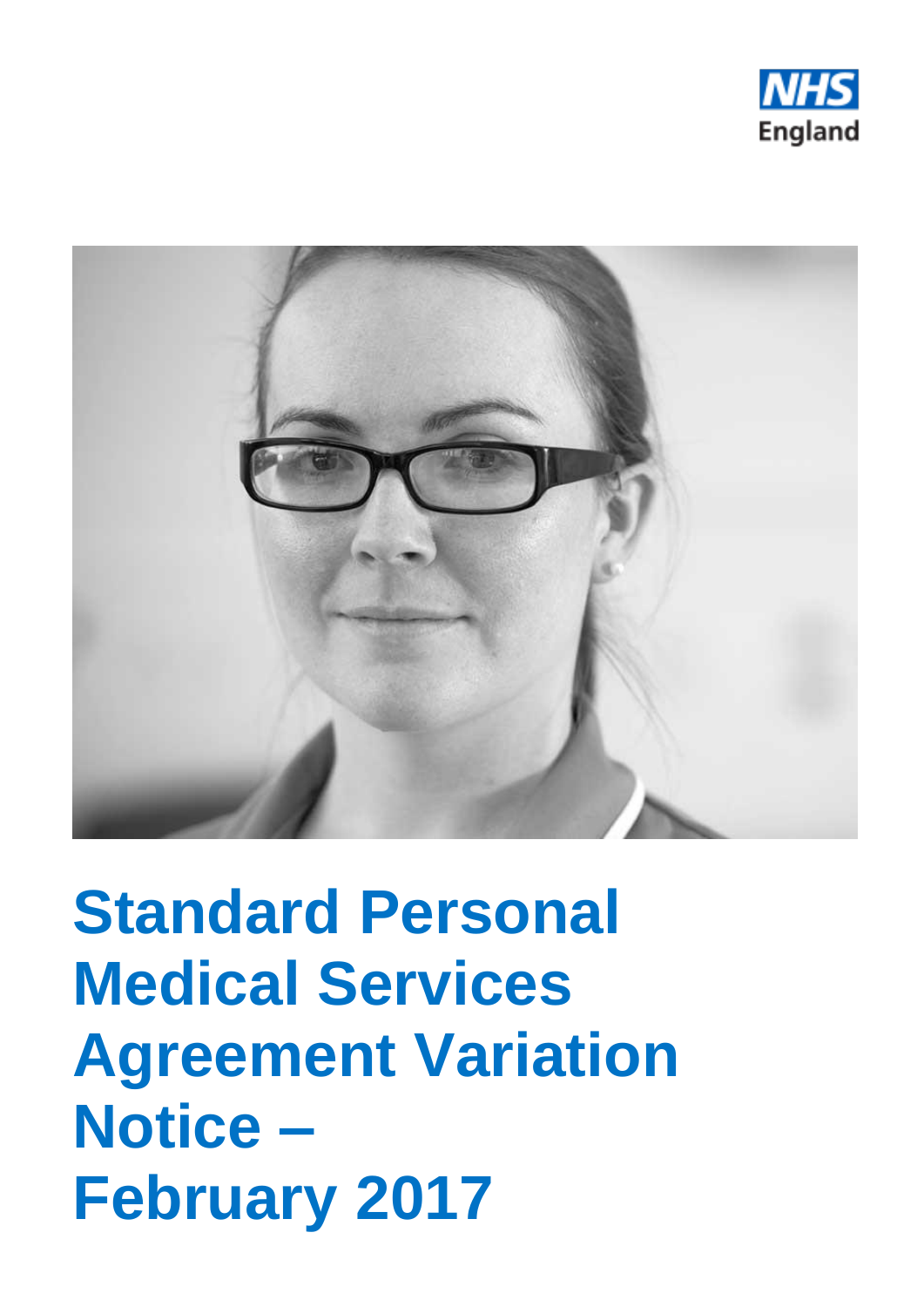## Standard Personal Medical Services Agreement Variation Notice – February 2017

#### NHS England INFORMATION READER BOX

| <b>Directorate</b> |                            |                               |
|--------------------|----------------------------|-------------------------------|
| Medical            | Operations and Information | Specialised Commissioning     |
| Nursing            | Trans. & Corp. Ops.        | <b>Commissioning Strategy</b> |
| l Finance          |                            |                               |

| <b>Publications Gateway Reference:</b><br>06890 |                                                                                                                                                                                                                                                                              |  |
|-------------------------------------------------|------------------------------------------------------------------------------------------------------------------------------------------------------------------------------------------------------------------------------------------------------------------------------|--|
| <b>Document Purpose</b>                         | Guidance                                                                                                                                                                                                                                                                     |  |
| <b>Document Name</b>                            | Standard Personal Medical Services Agreement Variation Notice -<br>February 2017                                                                                                                                                                                             |  |
| <b>Author</b>                                   | <b>NHS England</b>                                                                                                                                                                                                                                                           |  |
| <b>Publication Date</b>                         | <b>July 2017</b>                                                                                                                                                                                                                                                             |  |
| <b>Target Audience</b>                          | NHS England Regional Directors, GPs                                                                                                                                                                                                                                          |  |
| <b>Additional Circulation</b><br>List           |                                                                                                                                                                                                                                                                              |  |
| <b>Description</b>                              | This document gives notice under paragraph 104(2) of Schedule 6 to<br>the National Health Service (General Medical Services Contracts)<br>Regulations 2004 (S.I. 2004/291) that the terms of the general medical<br>services contract are varied as set out in the document. |  |
| <b>Cross Reference</b>                          |                                                                                                                                                                                                                                                                              |  |
| <b>Superseded Docs</b><br>(if applicable)       | N/A                                                                                                                                                                                                                                                                          |  |
| <b>Action Required</b>                          | Area teams to update local contracts where they have not used the new<br>standard contract.                                                                                                                                                                                  |  |
| <b>Timing / Deadlines</b><br>(if applicable)    |                                                                                                                                                                                                                                                                              |  |
| <b>Contact Details for</b>                      | NHS England GP Contracts Team                                                                                                                                                                                                                                                |  |
| further information                             | <b>Quarry House</b>                                                                                                                                                                                                                                                          |  |
|                                                 | Leeds                                                                                                                                                                                                                                                                        |  |
|                                                 | LS27UE                                                                                                                                                                                                                                                                       |  |
|                                                 | england.gpcontracts@nhs.net                                                                                                                                                                                                                                                  |  |
| oumant Ctatua                                   | https://www.england.nhs.uk/gp/gpfv/investment/gp-contract/2016-2017/                                                                                                                                                                                                         |  |

#### **Document Status**

This is a controlled document. Whilst this document may be printed, the electronic version posted on the intranet is the controlled copy. Any printed copies of this document are not controlled. As a controlled document, this document should not be saved onto local or network drives but should always be accessed from the intranet.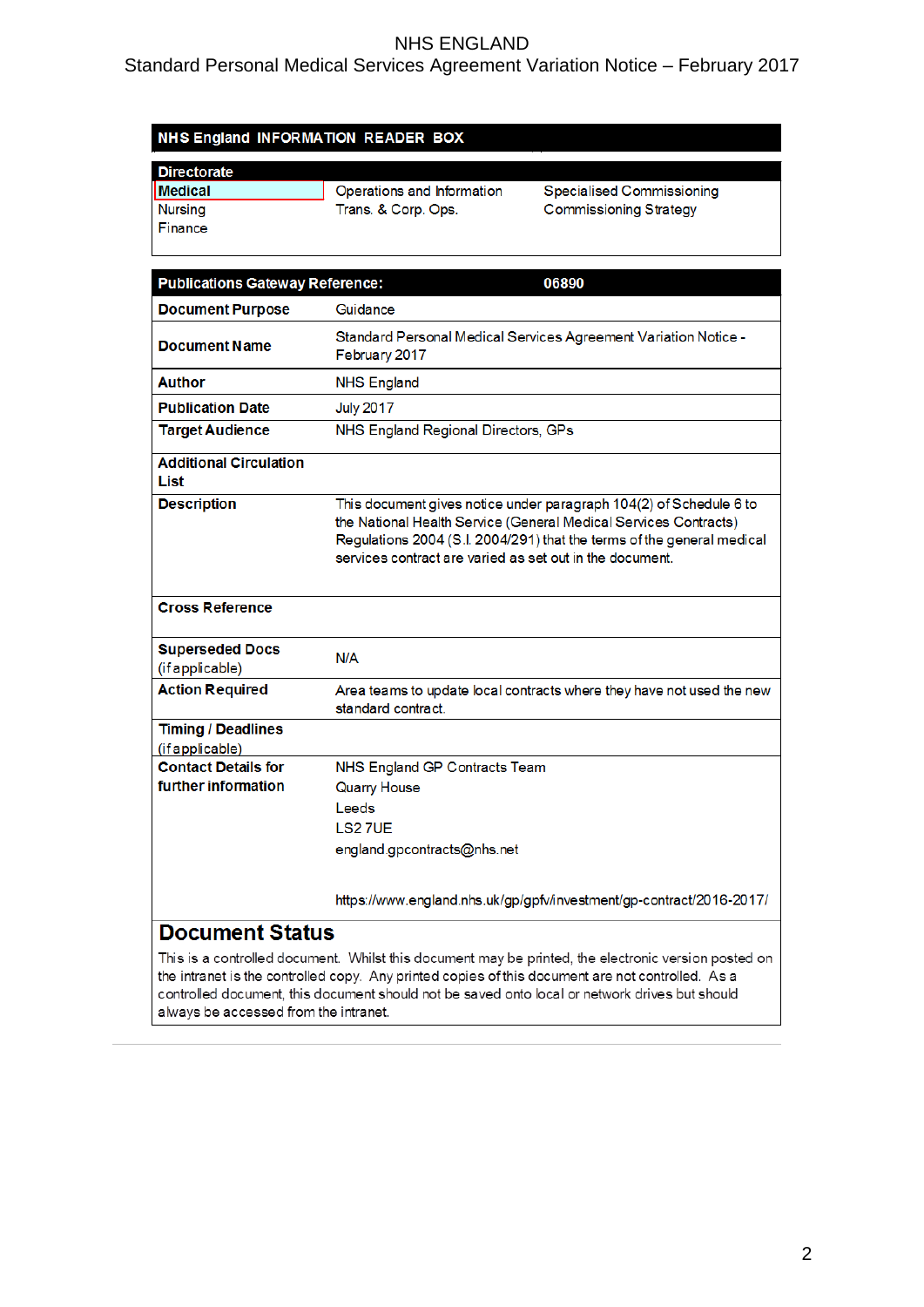# **Standard Personal Medical Services Agreement Variation Notice – February 2017**

The text of the Standard Personal Medical Services Variation Notice February 2017 has been prepared by the Medical Directorate, NHS England and has been approved by the British Medical Association. It is prepared on the basis that the numbering adopted in the signed contract follows that used in the model Standard Personal Medical Services Agreement dated July 2015.

NOTE: This notice does not incorporate all of the amendments made pursuant to the revocation of the National Health Service (Personal Medical Services Agreements) Regulations 2004 by the National Health Service (Personal Medical Services Agreements) Regulations 2015. The model PMS Agreement which is compliant with these regulations will be made available on NHS England's website.

Version number: 1

First published: July 2017

Prepared by: Medical Directorate

Gateway Reference: 06890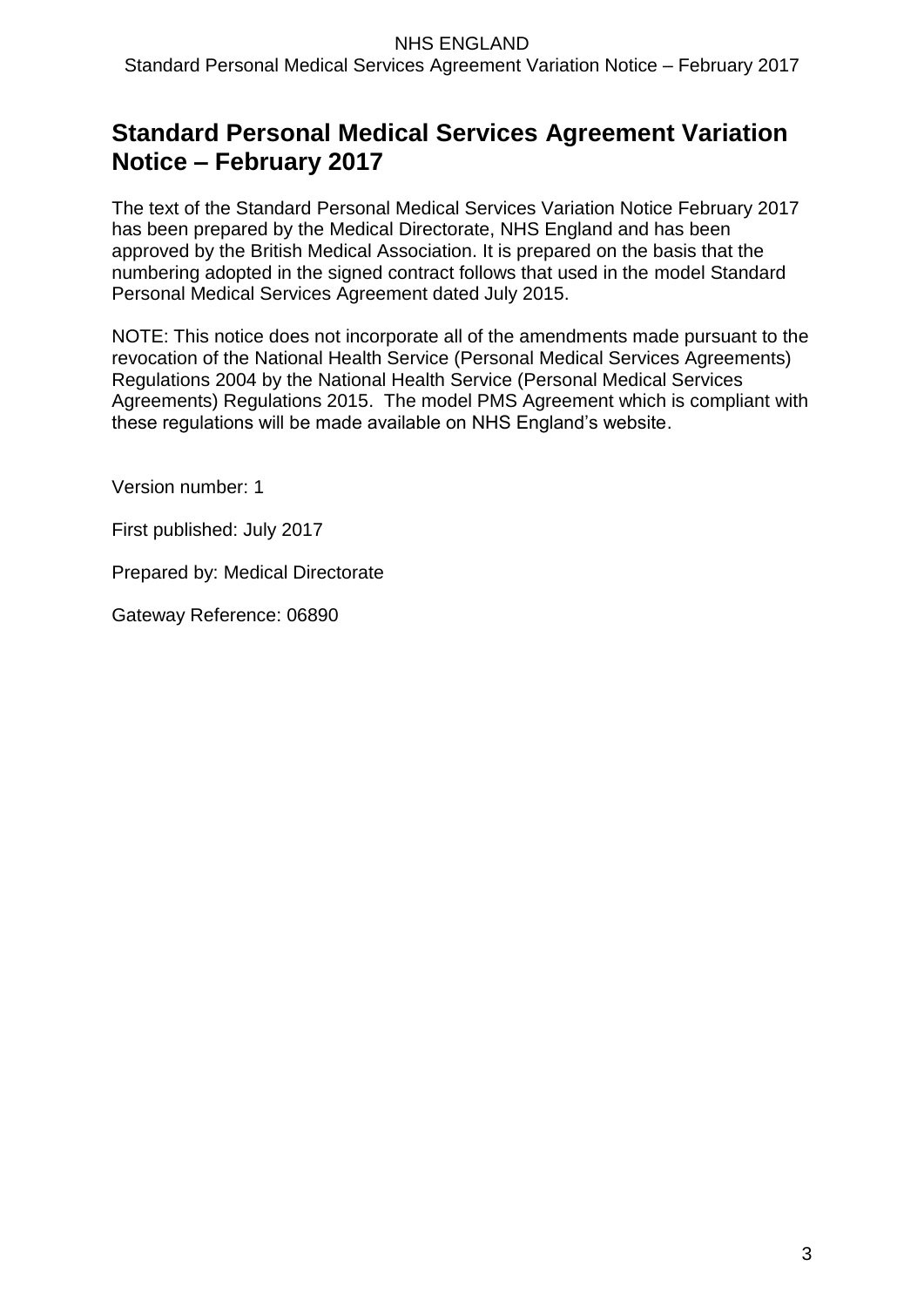#### NHS ENGLAND Standard Personal Medical Services Agreement Variation Notice – February 2017

## Dear Sir/Madam

# **Notice of Variation to your Personal Medical Services Agreement dated [ ]**

We give you notice under paragraph 52(2) of Schedule 2 to the National Health Service (Personal Medical Services Agreements) Regulations 2015 (S.I. 2015/1879) that the terms of your personal medical services agreement dated [  $\qquad$  ] are varied as set out below with effect from [*insert here date on which variations will take effect. Where reasonably practicable this should not be less than 14 days after the date on which this notice is served. This is a regulatory requirement.*].

These variations are made to comply with the terms of the:

- Social Services and Well-being (Wales) Act 2014 (Consequential Amendments) (Secondary Legislation) Regulations 2016/211;
- Enterprise and Regulatory Reform Act 2013 (Consequential Amendments) (Bankruptcy) and the Small Business, Enterprise and Employment Act 2015 (Consequential Amendments) Regulations 2016/481;
- Electronic Identification and Trust Services for Electronic Transactions Regulations 2016/696;
- National Health Service (General Medical Services Contracts and Personal Medical Services Agreements) (Amendment) Regulations 2016/875, and
- The National Health Service (Pharmaceutical Services, Charges and Prescribing) (Amendment) Regulations 2016/1077

and are published on the government website legislation.gov.uk.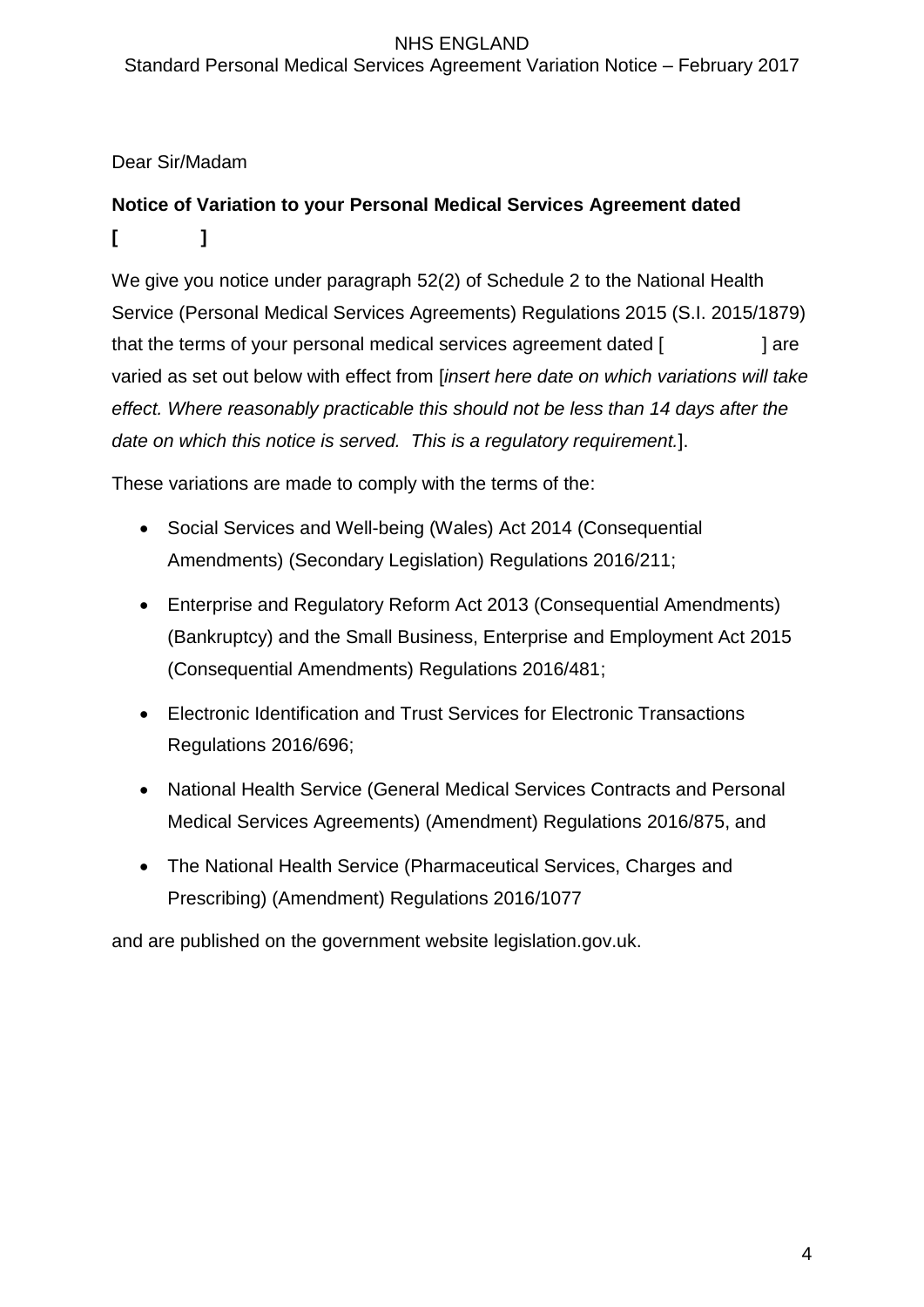Standard Personal Medical Services Agreement Variation Notice – February 2017

We request you to acknowledge receipt of this notice by signing and returning the enclosed duplicate of it.

Dated:

Signed:

on behalf of NHS England

Print name: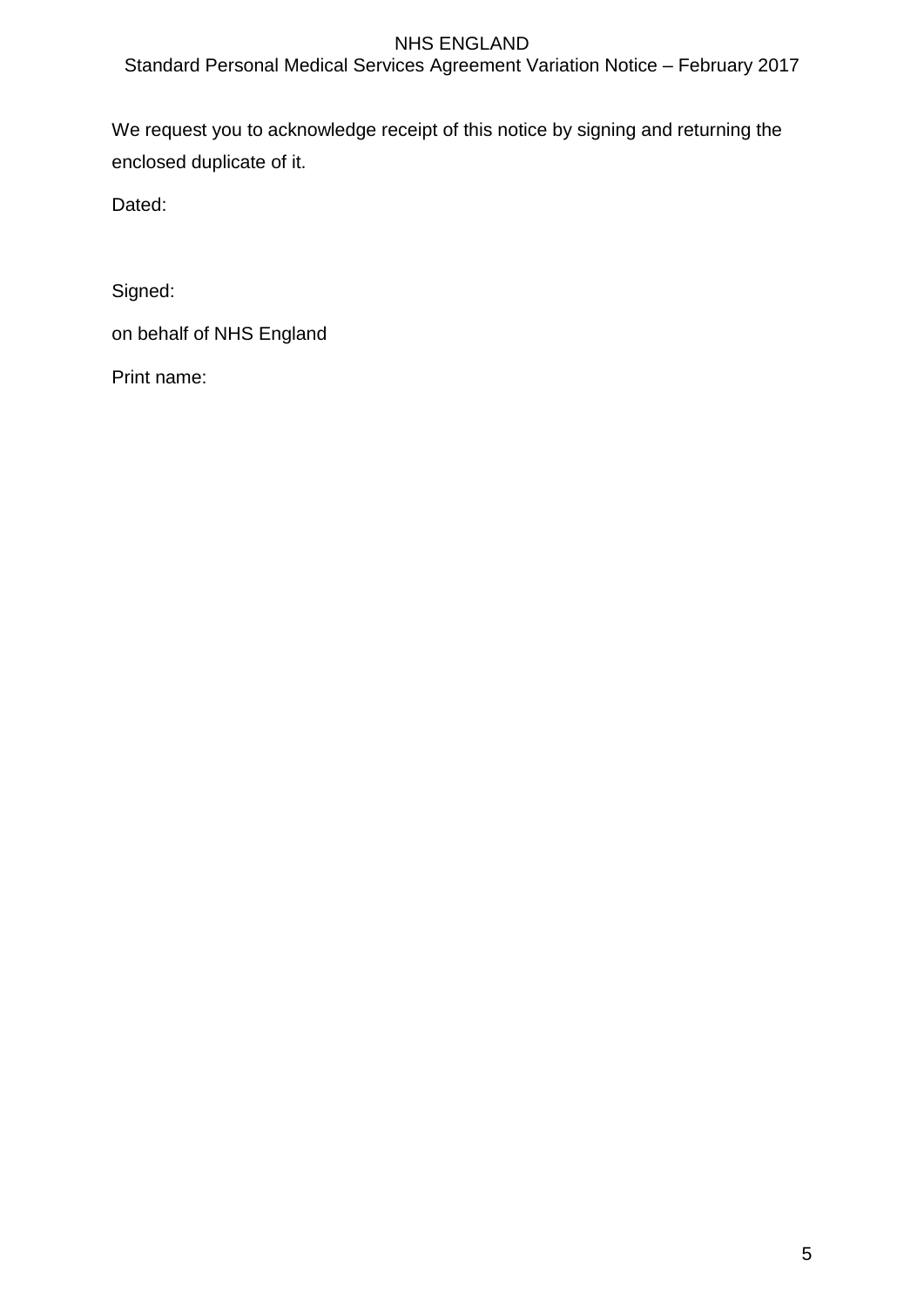# **Wording of Variations**

## **Clause 1 Definitions and Interpretation**

- 1. The following amendments are made to **clause 1.1**:
	- 1.1. The **definition of "Advanced Electronic Signature"** is replaced as follows:

""**Advanced Electronic Signature**" means an Electronic Signature which meets the following requirements:

(a) it is uniquely linked to the Signatory;

(b) it is capable of identifying the Signatory;

(c) it is created using Electronic Signature Creation Data that the Signatory can, with a high level of confidence, use under the Signatory's sole control; and

(d) it is linked to the data signed in such a way that any subsequent change in the data is detectable;".

1.2. Immediately after the **definition of "Electronic Repeatable Prescription"**, the following new definitions are inserted:

""**Electronic Signature**" means data in electronic form which is attached to or logically associated with other data in electronic form and which is used by the Signatory to sign;

"**Electronic Signature Creation Data**" means unique data which is used by the Signatory to create an Electronic Signature;".

1.3. In the **definition of "Prescriber"** the following amendments are made:

1.3.1. the word "and" at the end of paragraph (f) is omitted,

- 1.3.2. in paragraph (g), "prescriber," is substituted with "prescriber; and", and
- 1.3.3. after paragraph (g) the following new paragraph is inserted: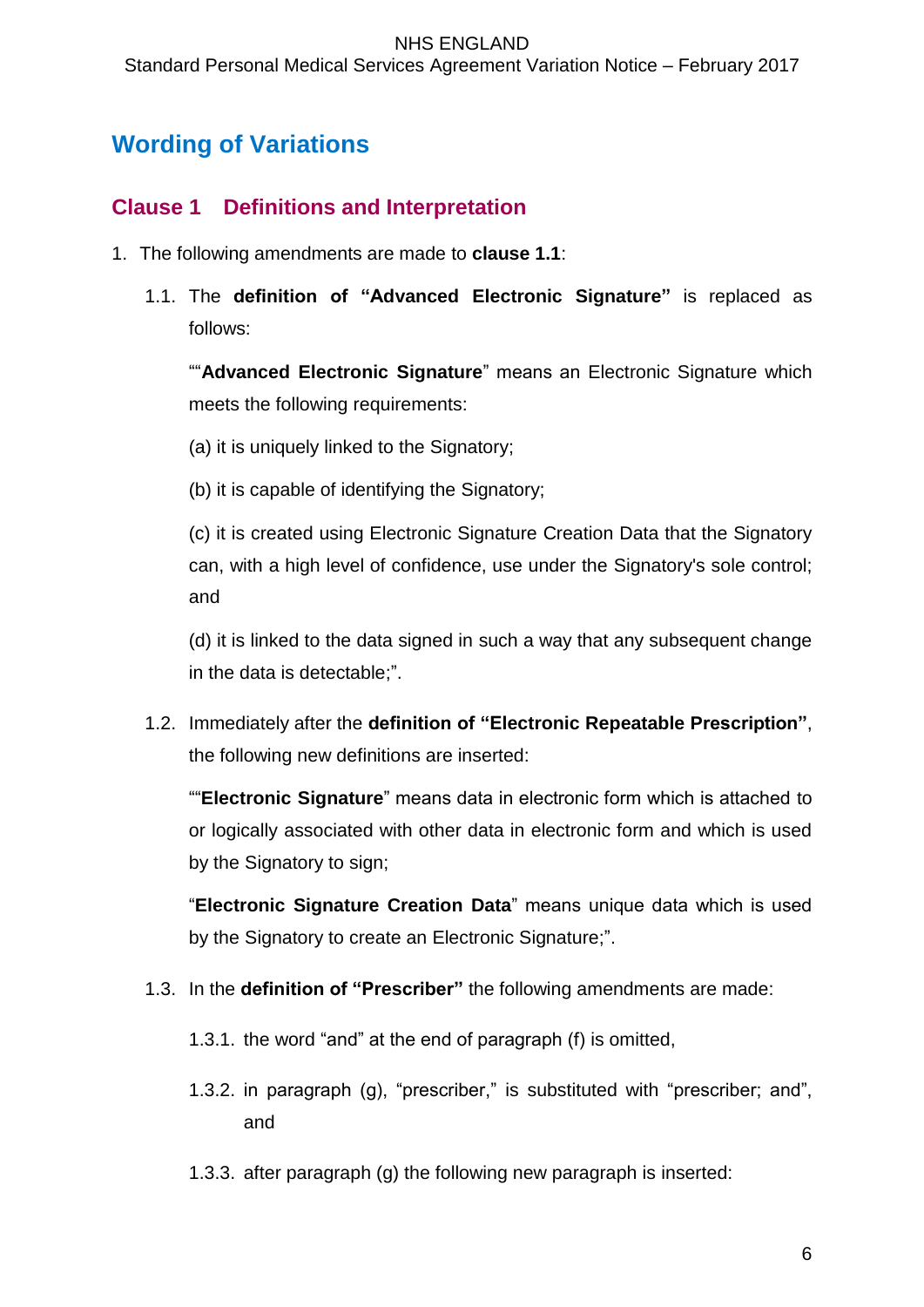Standard Personal Medical Services Agreement Variation Notice – February 2017

"(h) a Therapeutic Radiographer Independent Prescriber,".

1.4. Immediately after the **definition of "Serious Incident Reporting"**, the following new definition is inserted:

""**Signatory**" means a natural person who creates an Electronic Signature;".

- 1.5. In the **definition of "Supplementary Prescriber"**, the following amendments are made to sub-paragraph (b)(iv):
	- 1.5.1. the word "or" is omitted at the end of sub-paragraph (bb), and
	- 1.5.2. after sub-paragraph (cc) the following new sub-paragraph is inserted:

"(dd) dietitians, or".

1.6. Immediately after the **definition of "Temporary Resident"** the following new definition is inserted:

""**Therapeutic Radiographer Independent Prescriber**" means a radiographer:

- (a) who is registered in Part 11 of the register maintained under article 5 of the Health and Social Work Professions Order 2001; and
- (b) against whose name in that register is recorded:
	- (i) an entitlement to use the title "therapeutic radiographer", and
	- (ii) an annotation signifying that the radiographer is qualified to order drugs, medicines and appliances as a therapeutic radiographer independent prescriber;".

## **Clauses 2 to 28**

No variations.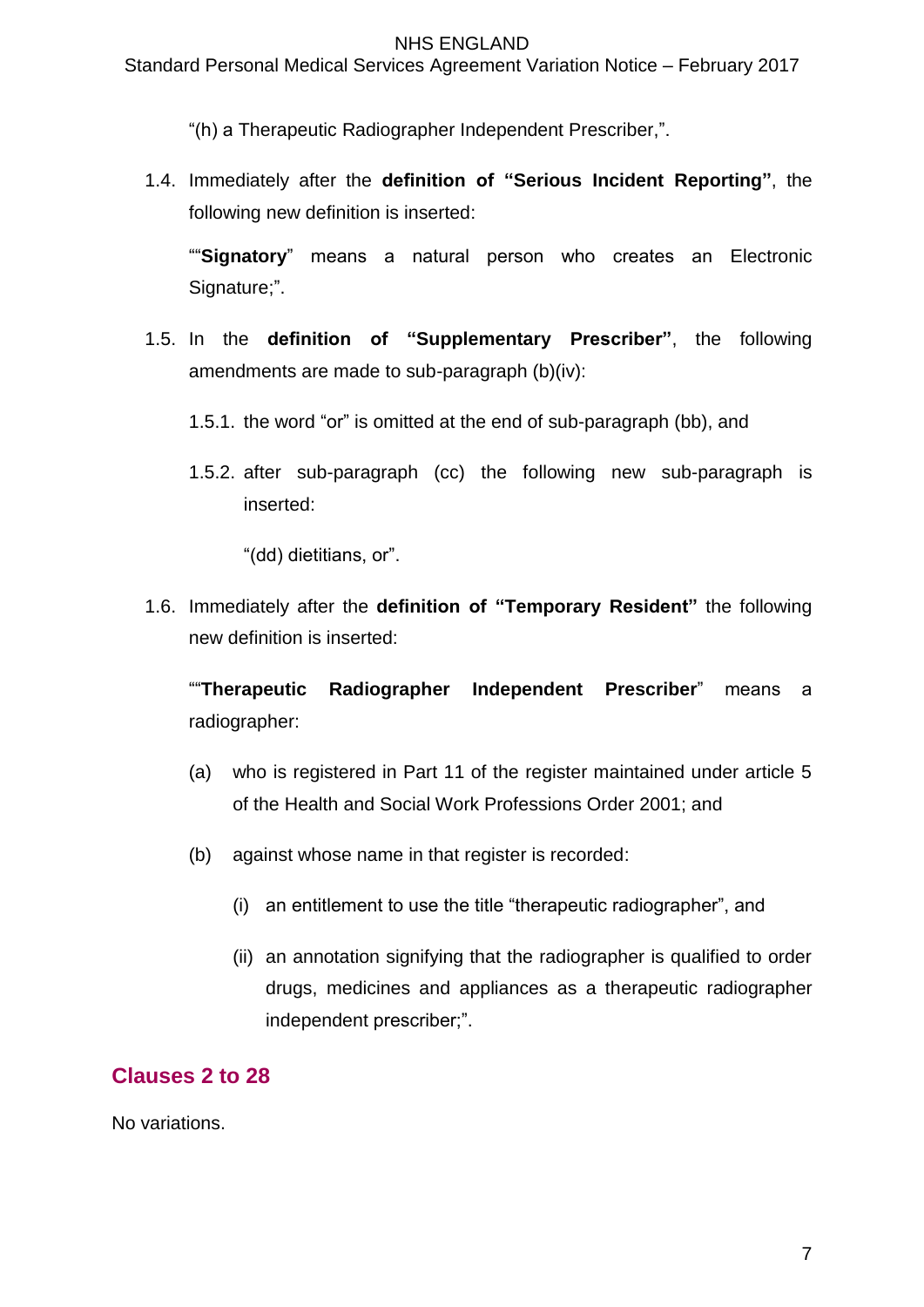Standard Personal Medical Services Agreement Variation Notice – February 2017

## **Clause 29 Patient Records**

- 2. The following variations are made to **clause 29**:
	- 2.1. **Clauses 29.8 to 29.10** are replaced as follows and the existing clause 29.11 is renumbered as clause 29.12:
		- "29.8 Where a patient on the Contractor's List of Patients dies, the Contractor must send the complete records relating to that patient to the Board:
			- (a) in a case where the Contractor was informed by the Board of that patient's death, before the end of the period of 14 days beginning with the date on which the Contractor was so informed; or
			- (b) in any other case, before the end of the period of one month beginning with the date on which the Contractor learned of that patient's death.
		- 29.9 Where a patient on a Contractor's List of Patients has registered with another provider of primary medical services and the Contractor receives a request from that provider for the complete records relating to that patient, the Contractor must send to the Board:
			- (a) the complete records, or any part of the records, sent via the GP2GP facility in accordance with clause 31 for which the Contractor does not receive confirmation of safe and effective transfer via that facility; and
			- (b) any part of the records held by the Contractor only in paper form.
		- 29.10 Where a patient on a Contractor's List of Patients:
			- (a) is removed from that list at that patient's request under paragraph 9 of Schedule 5, or by reason of the application of any of paragraphs 10 to 15 of Schedule 5; and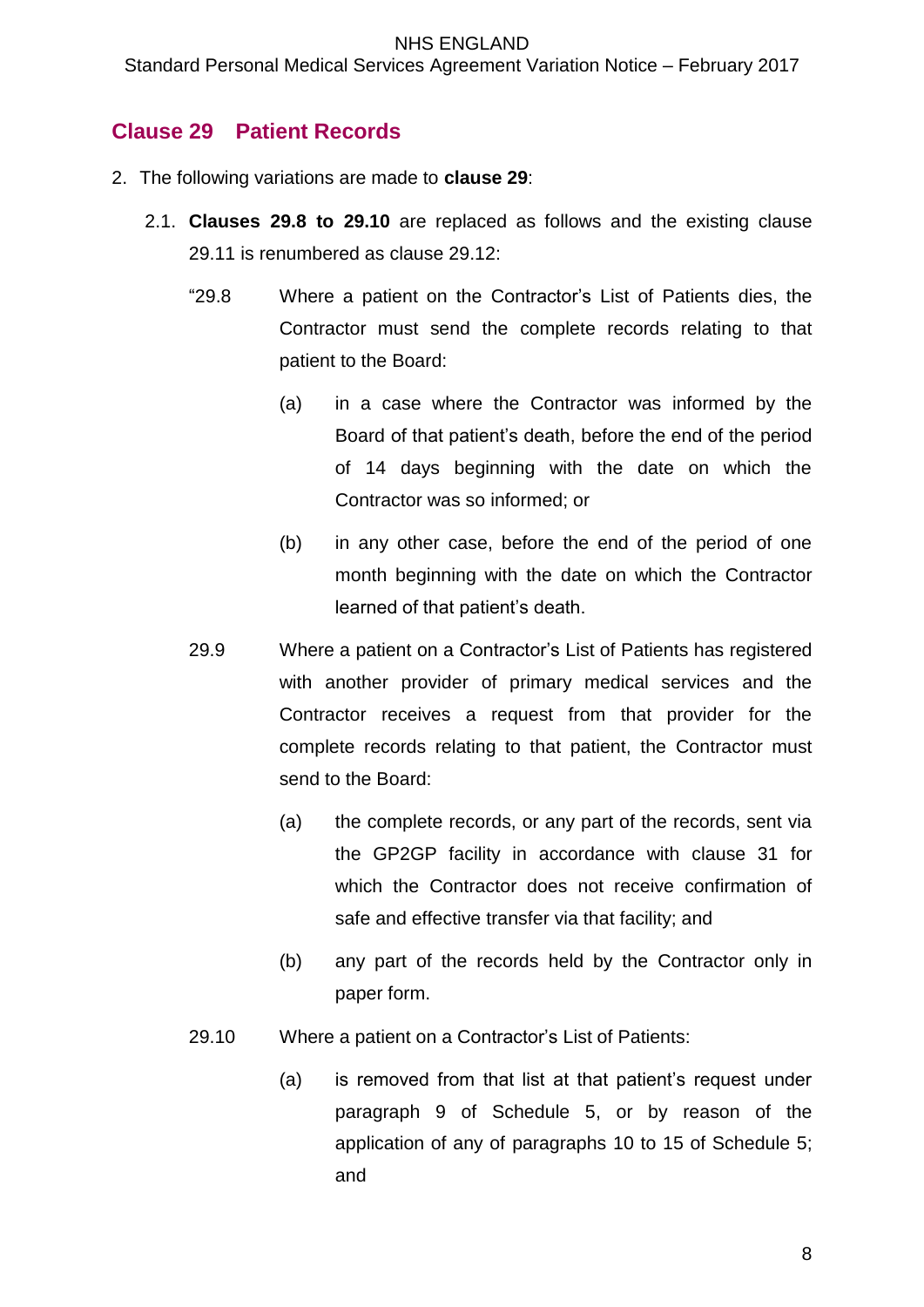#### Standard Personal Medical Services Agreement Variation Notice – February 2017

(b) the Contractor has not received a request from another provider of medical services with which that patient has registered for the transfer of the complete records relating to that patient,

the Contractor must send a copy of those records to the Board.

- 29.11 Where a Contractor's responsibility for a patient terminates in accordance with paragraph 16 of Schedule 5**,** the Contractor must send any records relating to that patient that it holds to:
	- (a) if known, the provider of primary medical services with which that patient is registered; or
	- (b) in all other cases, the Board."

## **Clause 30 Summary Care Record**

3. In **clause 30.1**, "at least on a daily basis" is replaced by "when the change occurs".

## **Clauses 31 to 38**

No variations.

## **Clause 38A Provision of Information: GP Access Data**

4. After **clause 38** the following new clause and subheading is inserted:

#### "**38A Provision of Information: GP Access Data**

- 38A.1 Subject to clause 38A.4, a Contractor must collect such information relating to patient access to primary medical services at the Contractor's Practice ("GP Access Data") as the Board may reasonably require for the purposes of, or in connection with, the Contract.
- 38A.2 The Contractor must submit an online return to the Board in respect of any GP Access Data collected by it using the Primary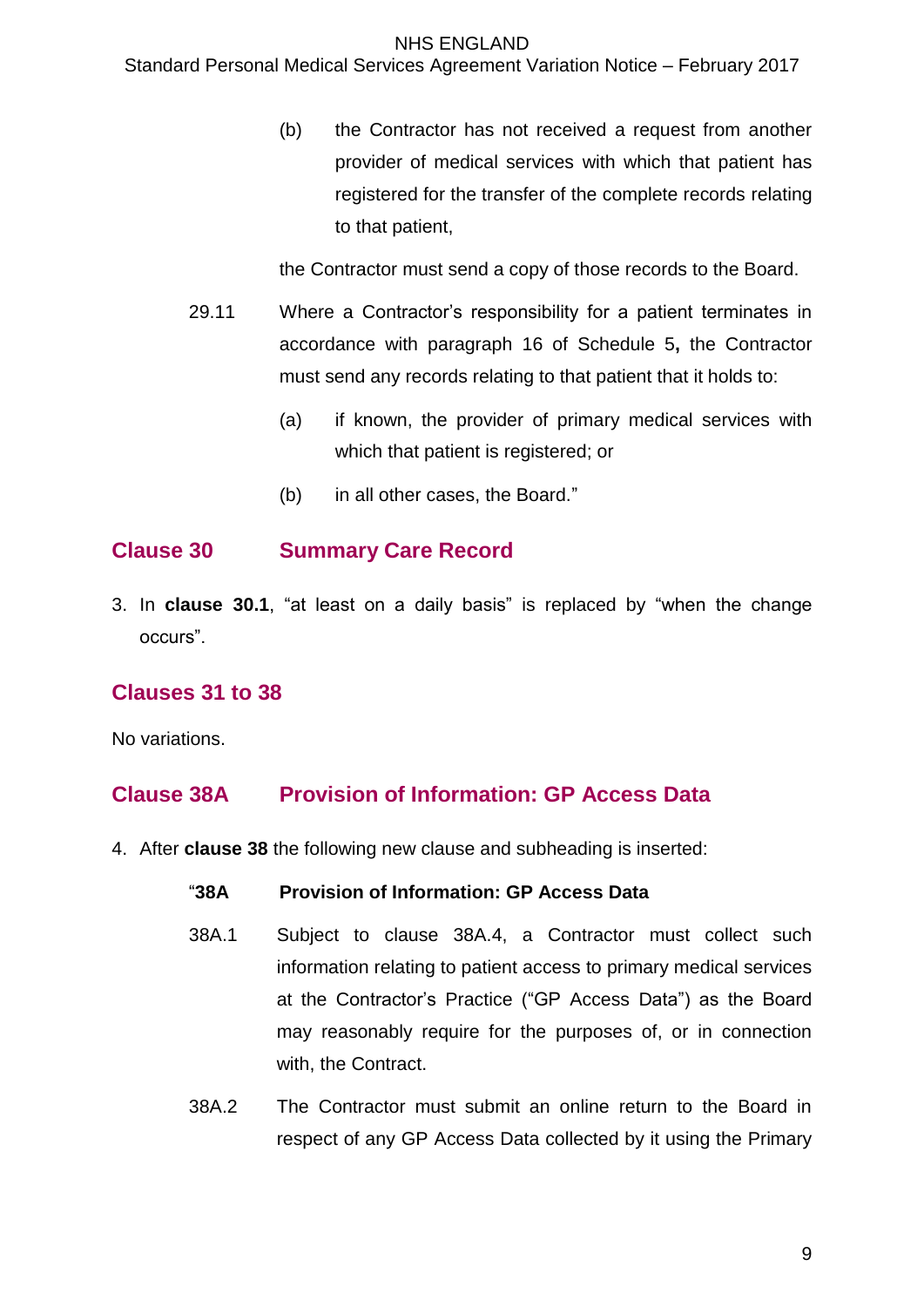Standard Personal Medical Services Agreement Variation Notice – February 2017

Care Web Tool ("PCWT") facility<sup>1</sup> which is provided by the Board to the Contractor for this purpose.

- 38A.3 The Contractor must submit an online return of GP Access Data to the Board twice in every financial year:
	- (a) by 31st October 2016 and 31st March 2017 in respect of the financial year that ends on 31st March 2017; and
	- (b) by 30th September and 31st March respectively for each subsequent financial year until 31st March 2021.
- 38A.4 The requirements of this clause 38A do not apply where the Contractor does not have access to computer systems and software which would enable it to use the PCWT facility to submit an online return of GP Access Data to the Board."

## **Clauses 39 to 51**

No variations.

## **Clause 52 Co-operation with Investigations**

- 5. In **clause 52.3.2**, the definition of "local authority" is replaced as follows:
	- "52.3.2 "local authority" means:
		- 52.3.2.1 a local authority within the meaning of section 1 of the Local Authority Social Services Act 1970 (local authorities);
		- 52.3.2.2 the Council of the Isles of Scilly;
		- 52.3.2.3 a council constituted under section 2 of the Local Government etc. (Scotland) Act 1994 (constitution of councils); or
		- 52.3.2.4 the council of a county or county borough in Wales; and"

## **Clauses 53 to 60**

1

 $1$  The "PCWT facility" is the approved internet webtool made available by NHS England to contractors for the purposes of submitting GP access data online.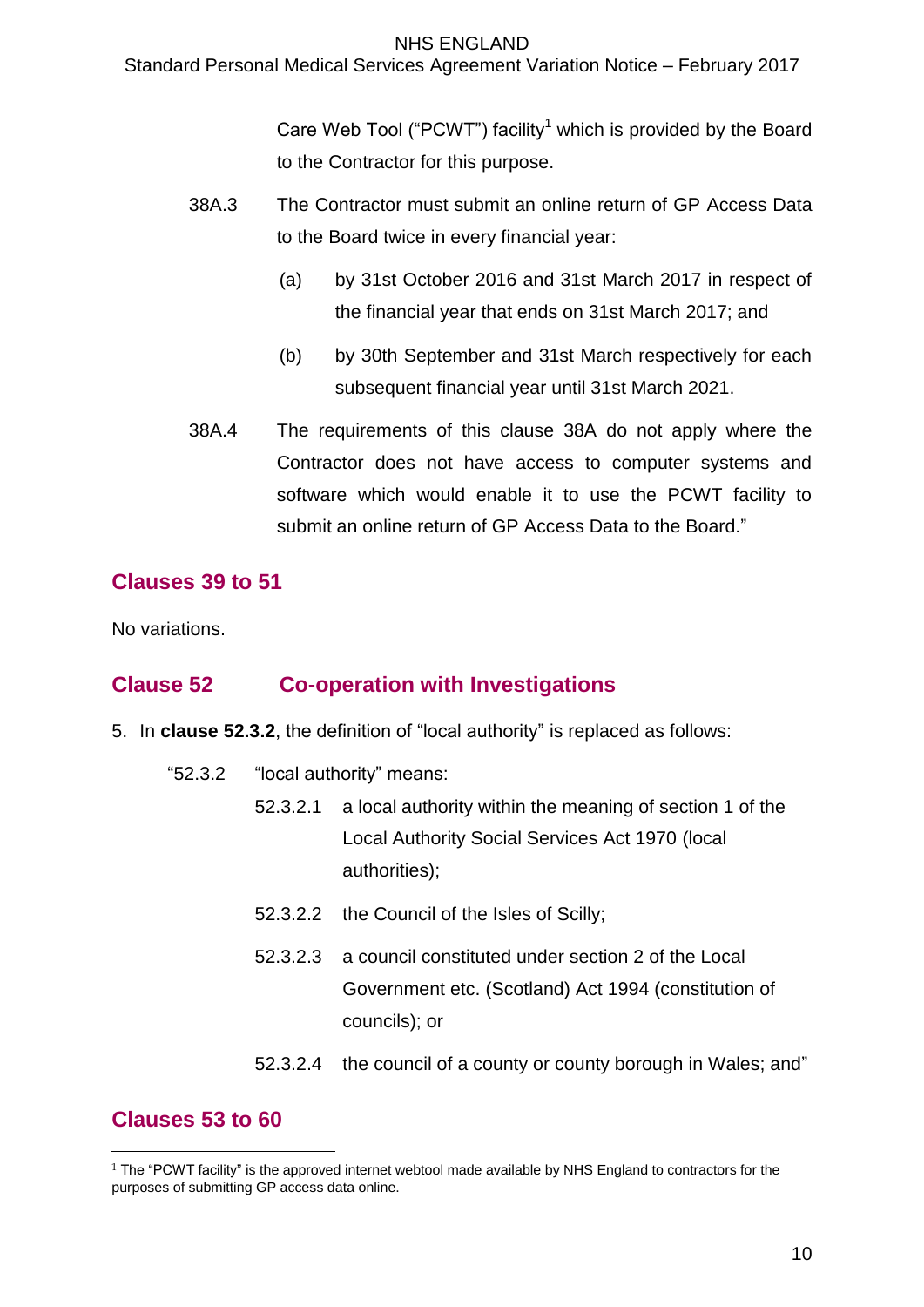Standard Personal Medical Services Agreement Variation Notice – February 2017

No variations.

# **Clause 61 Termination by the Board on Fitness Grounds**

6. In **clause 61.3.8.1** "adjudged" is replaced by "made".

## **Clauses 62 to 89**

No variations.

# **Schedules 1 to 12**

No variations.